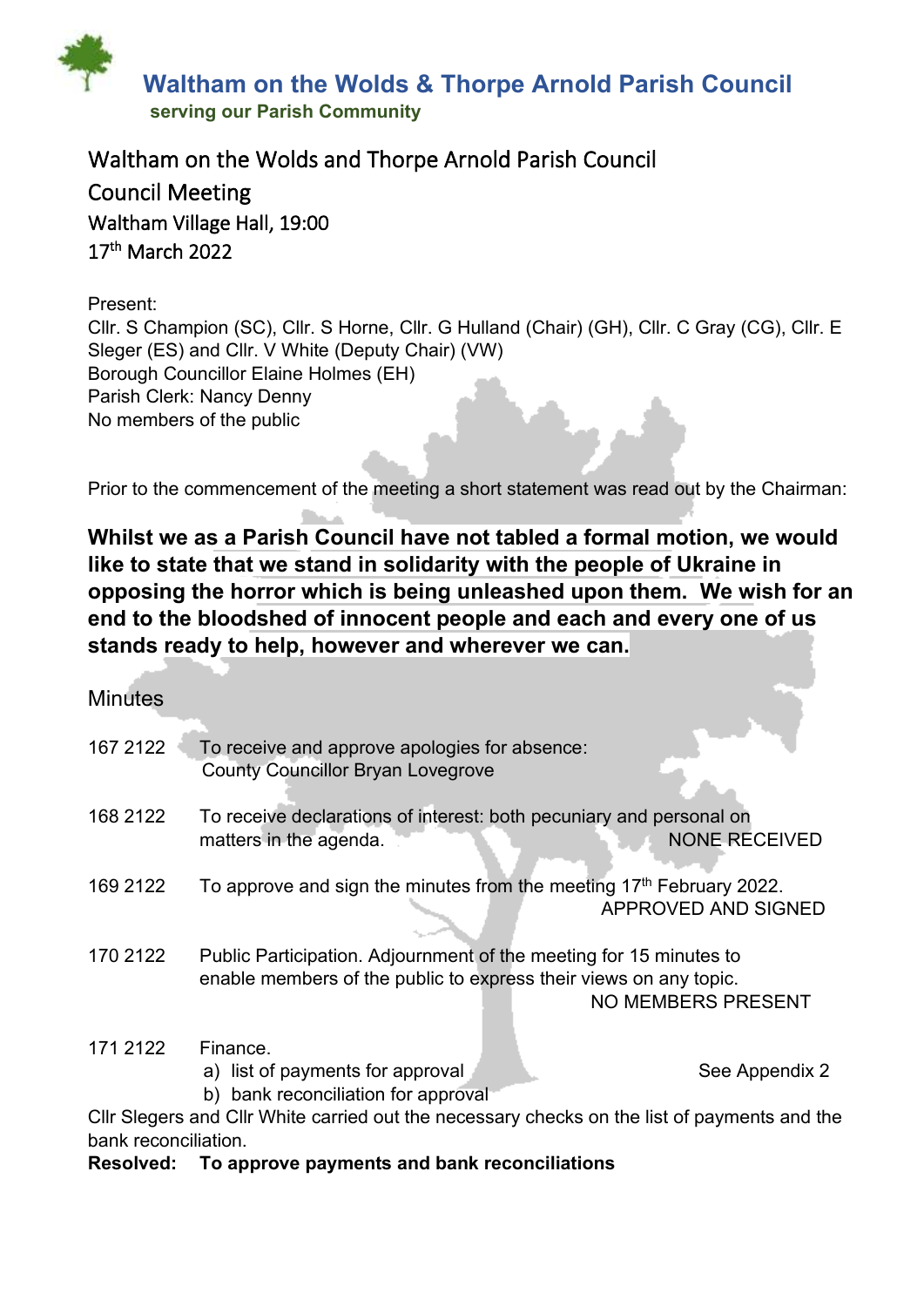

## 172 2122 To discuss planning issues:

#### **To receive updates on the development behind 38-48 High Street, Waltham**

*Updates had been requested from MBC on the outstanding issues (drainage application, amendments to plots 6 to 8, hedgerow reduction concerns.) Two named officers at MBC were emailed and one is currently out of office and the second unable to help. Concerns were also raised about how locals can apply for the affordable housing on site as plots become available. The issue of tenure has still to be resolved.*

#### **Resolved: To write to MBC Chief Executive, Edd de Coverly, to act on our behalf in resolving these issues with Platform Housing Group alongside the ongoing issue of tenure.**

22/00354/FULHH High Burnham, 46 High Street, Waltham LE14 4AJ Resubmission of application 21/00188/FULHH (with amended roof line)

#### **Resolved: No further action**

173 2122 To consider any other planning applications submitted to Council between the distribution of the agenda and the date of this meeting. NONE RECEIVED

# 174 2122 Reports from visitors. Borough Councillor Elaine Holmes reported:

- a temporary assistant director for planning, Paul Feehily, has been appointed at MBC and the Parish Council is awaiting notification of when relevant applications will now be discussed at committee level at MBC
- there has been more drainage issues at Moor Lees Lane, especially after heavy rainfall. CG and GH reported back to EH that they had a meeting with Severn Trent this month who have pledged to do work on the drainage. Severn Trent have not yet adopted the balancing pond at Brampton Valley, so the developers are dealing with the issues under instruction from Severn Trent

175 2122 Clerk and Assets Report New York See Appendix 3

## **Resolved: To note the contents of the report**

176 2122 To receive an update from the Biodiversity Group See Appendix 4

- *ES is delivering a presentation on the WOTWATA Biodiversity project to other Parish Councils next week during a heads-up group.*
- *The value of the trees donated by Melton Transition is in the region of £700 as they are pesticide free.*
- *The Biodiversity Group is also keen to deliver monthly talks on relevant issues, the first possibly being about what parishioners can do in their own gardens. A date has yet to be set for the first meeting.*
- *ES was informed about access to water at the Pavilion so that the newly planted trees can be watered throughout the summer to make sure they become established.*

**Resolved: To note the contents of the report**